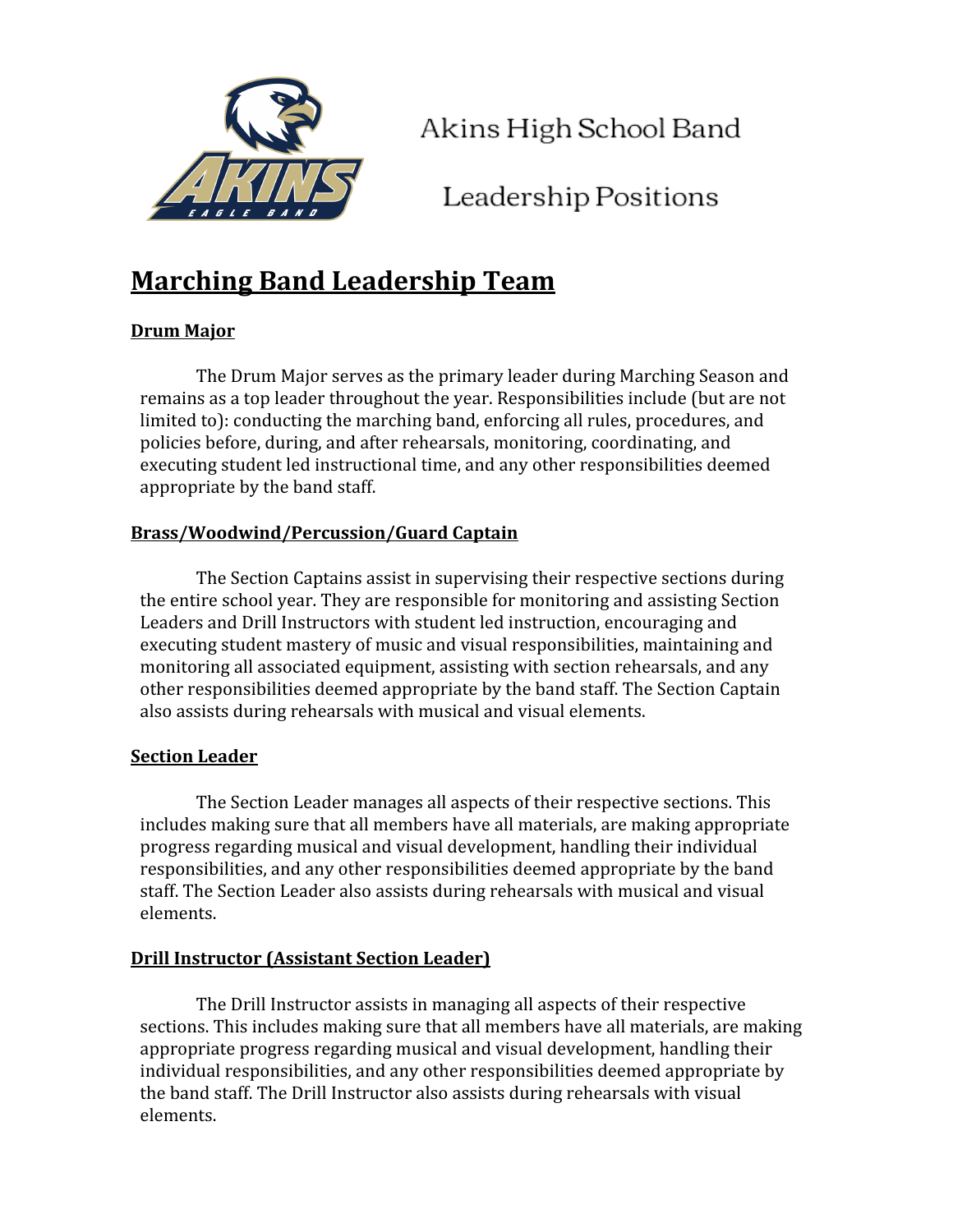### **Logistics Officer**

The Logistics Officer will oversee the Logistics Crew and make sure that all operational and organizational aspects of the AEB are functioning at a high level.

### **Uniform Officer**

The Uniform Officer will oversee the Uniform Crew and make sure that all marching and concert attire are operational and organizational at a high level.

## **Band Council**

The Band Council is made up of the following:

- Band President
- Band Ambassadors
- Social Media Ambassador
- Librarians
- Uniform Crew
- Logistics Crew

### **Band President**

The Band President serves as a primary leader throughout the year. Their primary responsibility is to oversee the functions and activities of the Band Council. With the help of the Band Staff and Logistics Captain, the Band President will organize and assign members of the Band Council duties and responsibilities. The Band President represents the Band Council on the Marching Band Leadership Team and is the primary leader for all Band Council activities. The Band President will work closely with the Band Directors and Ambassadors to plan and execute social and community functions.

### **Band Ambassadors**

The primary responsibility of the Ambassador is to ensure that all new members are inducted and indoctrinated into the Akins Band family fully and quickly. The Ambassadors serve as a "friendly face" for all new members and help keep their voices heard as they adjust to life in high school band. This includes, but is not limited to, organizing events for new members, helping new members understand and live up to expectations, and any other responsibilities as deemed appropriate by the band staff.

### **Social Media Ambassadors**

The primary responsibility of the Social Media Ambassador is to ensure that all of the Akins Social Media accounts are updated and current with the different events, pictures, and video of the Akins Eagle Band.